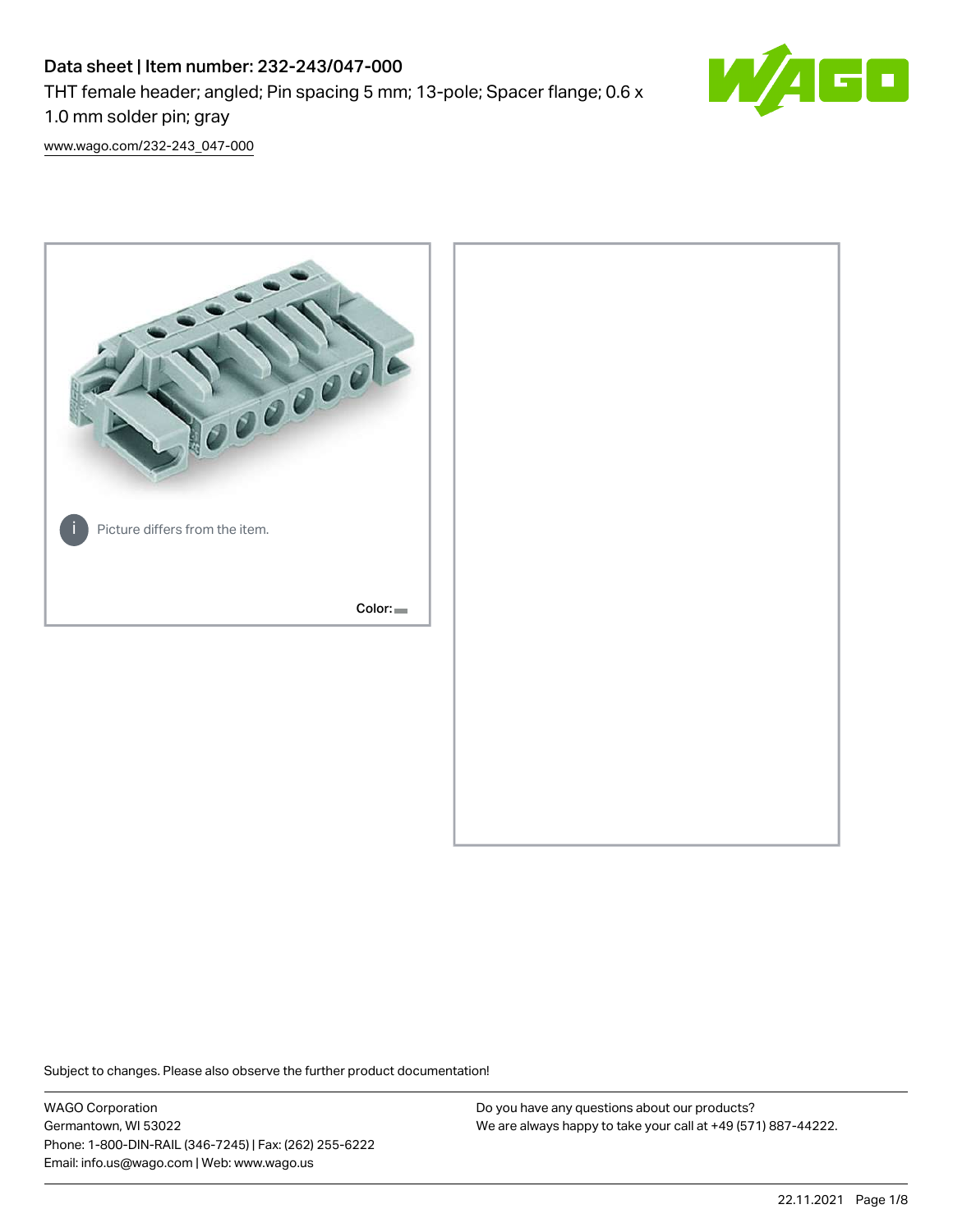



L = pole no. x pin spacing

 $L_1 = L + 3$  mm

 $L_2 = L + 8.8$  mm

 $L_3 = L + 14.8$  mm

2- to 3-pole female connectors – one latch only

# Item description

**Horizontal or vertical PCB mounting via straight or angled solder pins** 

Subject to changes. Please also observe the further product documentation! For board-to-board and board-to-wire connections

WAGO Corporation Germantown, WI 53022 Phone: 1-800-DIN-RAIL (346-7245) | Fax: (262) 255-6222 Email: info.us@wago.com | Web: www.wago.us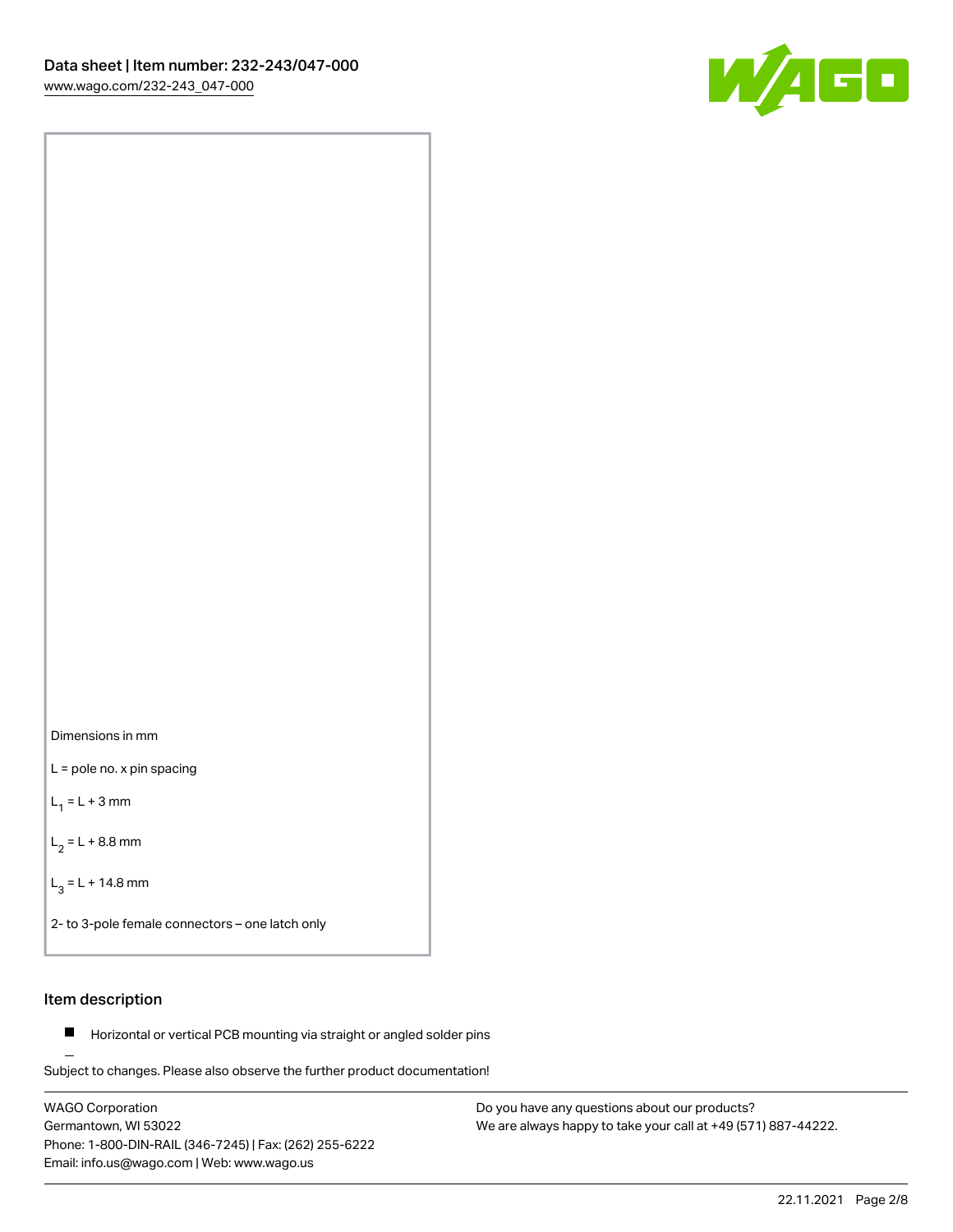

- For board-to-board and board-to-wire connections
- $\blacksquare$ Touch-proof PCB outputs
- $\blacksquare$ Easy-to-identify PCB inputs and outputs
- $\blacksquare$ With coding fingers

# Data **Notes**

| Safety information 1 | The <i>MCS – MULTI CONNECTION SYSTEM</i> includes connectors<br>without breaking capacity in accordance with DIN EN 61984. When<br>used as intended, these connectors must not be connected<br>/disconnected when live or under load. The circuit design should<br>ensure header pins, which can be touched, are not live when<br>unmated. |
|----------------------|--------------------------------------------------------------------------------------------------------------------------------------------------------------------------------------------------------------------------------------------------------------------------------------------------------------------------------------------|
| Variants:            | Other pole numbers<br>3.8 mm pin projection for male headers with straight solder pins<br>Gold-plated or partially gold-plated contact surfaces<br>Other versions (or variants) can be requested from WAGO Sales or<br>configured at https://configurator.wago.com/                                                                        |

# Electrical data

# IEC Approvals

| Ratings per                 | IEC/EN 60664-1                                                        |
|-----------------------------|-----------------------------------------------------------------------|
| Rated voltage (III / 3)     | 320 V                                                                 |
| Rated surge voltage (III/3) | 4 <sub>k</sub> V                                                      |
| Rated voltage (III/2)       | 320 V                                                                 |
| Rated surge voltage (III/2) | 4 <sub>k</sub> V                                                      |
| Nominal voltage (II/2)      | 630 V                                                                 |
| Rated surge voltage (II/2)  | 4 <sub>kV</sub>                                                       |
| Rated current               | 12A                                                                   |
| Legend (ratings)            | $(III / 2)$ $\triangle$ Overvoltage category III / Pollution degree 2 |

# UL Approvals

| Approvals per                  | UL 1059 |
|--------------------------------|---------|
| Rated voltage UL (Use Group B) | 300 V   |
| Rated current UL (Use Group B) | 15 A    |
| Rated voltage UL (Use Group D) | 300 V   |
| Rated current UL (Use Group D) | 10 A    |

Subject to changes. Please also observe the further product documentation!

| <b>WAGO Corporation</b>                                | Do you have any questions about our products?                 |
|--------------------------------------------------------|---------------------------------------------------------------|
| Germantown, WI 53022                                   | We are always happy to take your call at +49 (571) 887-44222. |
| Phone: 1-800-DIN-RAIL (346-7245)   Fax: (262) 255-6222 |                                                               |
| Email: info.us@wago.com   Web: www.wago.us             |                                                               |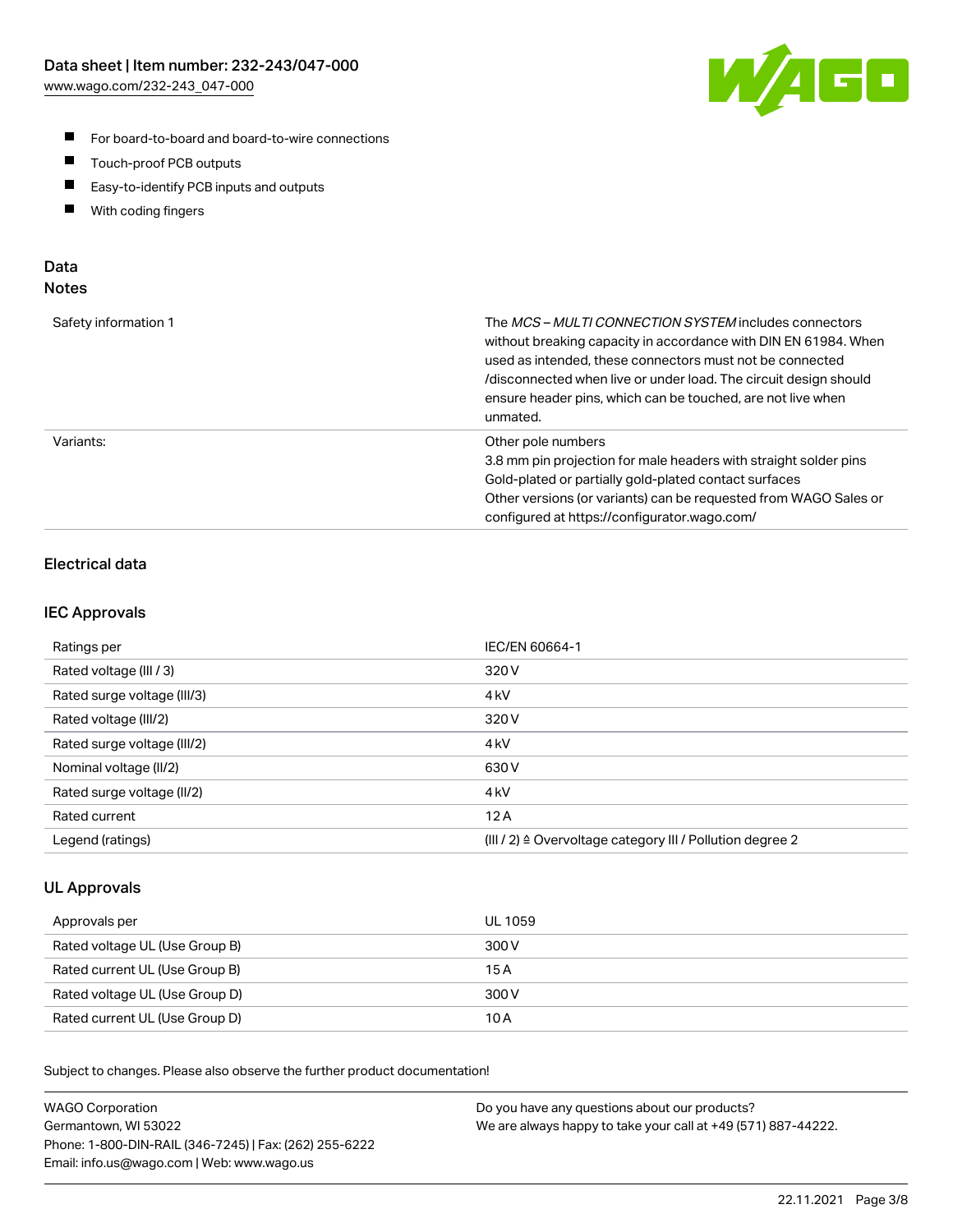

# Ratings per UL

| Rated voltage UL 1977 | soo v<br>วบบ<br>. |
|-----------------------|-------------------|
| Rated current UL 1977 | --                |
|                       | . J <i>r</i>      |

# CSA Approvals

| Approvals per                   | CSA   |
|---------------------------------|-------|
| Rated voltage CSA (Use Group B) | 300 V |
| Rated current CSA (Use Group B) | 15 A  |
| Rated voltage CSA (Use Group D) | 300 V |
| Rated current CSA (Use Group D) | 10 A  |

#### Connection data

| Total number of potentials |  |
|----------------------------|--|
| Number of connection types |  |
| Number of levels           |  |

#### Connection 1

| Number of poles |  |
|-----------------|--|
|                 |  |

# Physical data

| Pin spacing                          | 5 mm / 0.197 inch          |
|--------------------------------------|----------------------------|
| Width                                | 79.8 mm / 3.142 inch       |
| Height                               | 16.6 mm / 0.654 inch       |
| Height from the surface              | 11.6 mm / 0.457 inch       |
| Depth                                | 18.25 mm / 0.719 inch      |
| Solder pin length                    | 5 mm                       |
| Solder pin dimensions                | $0.6 \times 1$ mm          |
| Drilled hole diameter with tolerance | $1.3$ <sup>(+0.1)</sup> mm |

# Mechanical data

| Mounting type | Mounting flange             |
|---------------|-----------------------------|
| Mounting type | Flush feed-through mounting |
|               | Panel mounting              |

Subject to changes. Please also observe the further product documentation!

| <b>WAGO Corporation</b>                                | Do you have any questions about our products?                 |
|--------------------------------------------------------|---------------------------------------------------------------|
| Germantown, WI 53022                                   | We are always happy to take your call at +49 (571) 887-44222. |
| Phone: 1-800-DIN-RAIL (346-7245)   Fax: (262) 255-6222 |                                                               |
| Email: info.us@wago.com   Web: www.wago.us             |                                                               |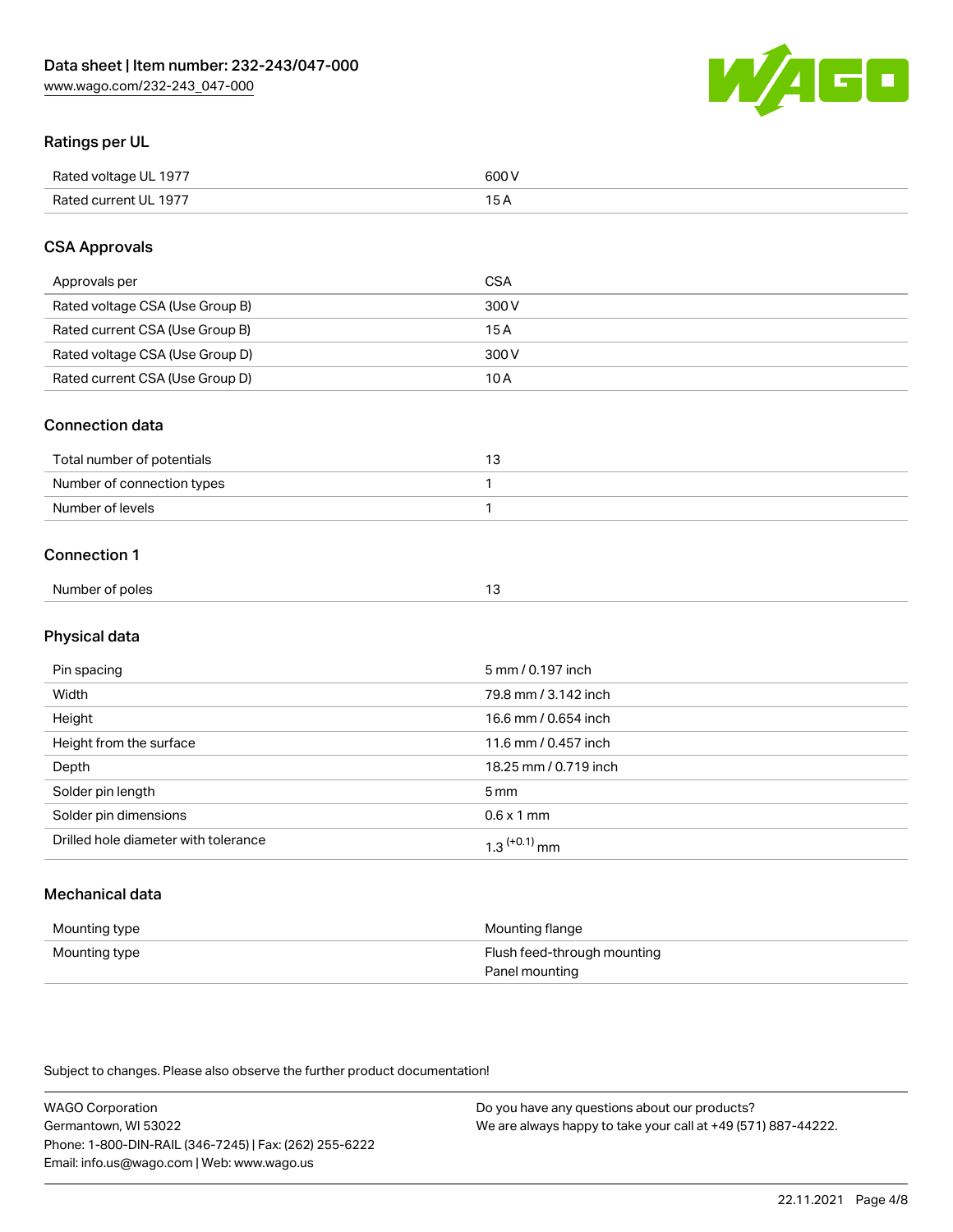

#### Plug-in connection

| Contact type (pluggable connector) | Female header |
|------------------------------------|---------------|
| Connector (connection type)        | for PCB       |
| Mismating protection               | No            |
| Mating direction to the PCB        | 0°            |
| Locking of plug-in connection      | Without       |

# PCB contact

| PCB Contact                         | тнт                                        |
|-------------------------------------|--------------------------------------------|
| Solder pin arrangement              | over the entire female connector (in-line) |
| Number of solder pins per potential |                                            |

#### Material data

| Color                       | gray             |
|-----------------------------|------------------|
| Material group              |                  |
| Insulation material         | Polyamide (PA66) |
| Flammability class per UL94 | V <sub>0</sub>   |
| Contact material            | Copper alloy     |
| Contact plating             | tin-plated       |
| Fire load                   | 0.238 MJ         |
| Weight                      | 12.9g            |

#### Environmental requirements

| Limit temperature range | $-60+85 °C$ |  |
|-------------------------|-------------|--|
|-------------------------|-------------|--|

### Commercial data

| PU (SPU)              | 25 Stück      |
|-----------------------|---------------|
| Packaging type        | box           |
| Country of origin     | DE            |
| <b>GTIN</b>           | 4050821627708 |
| Customs tariff number | 85366990990   |

# Approvals / Certificates

#### Country specific Approvals

**Certificate** 

Subject to changes. Please also observe the further product documentation!

WAGO Corporation Germantown, WI 53022 Phone: 1-800-DIN-RAIL (346-7245) | Fax: (262) 255-6222 Email: info.us@wago.com | Web: www.wago.us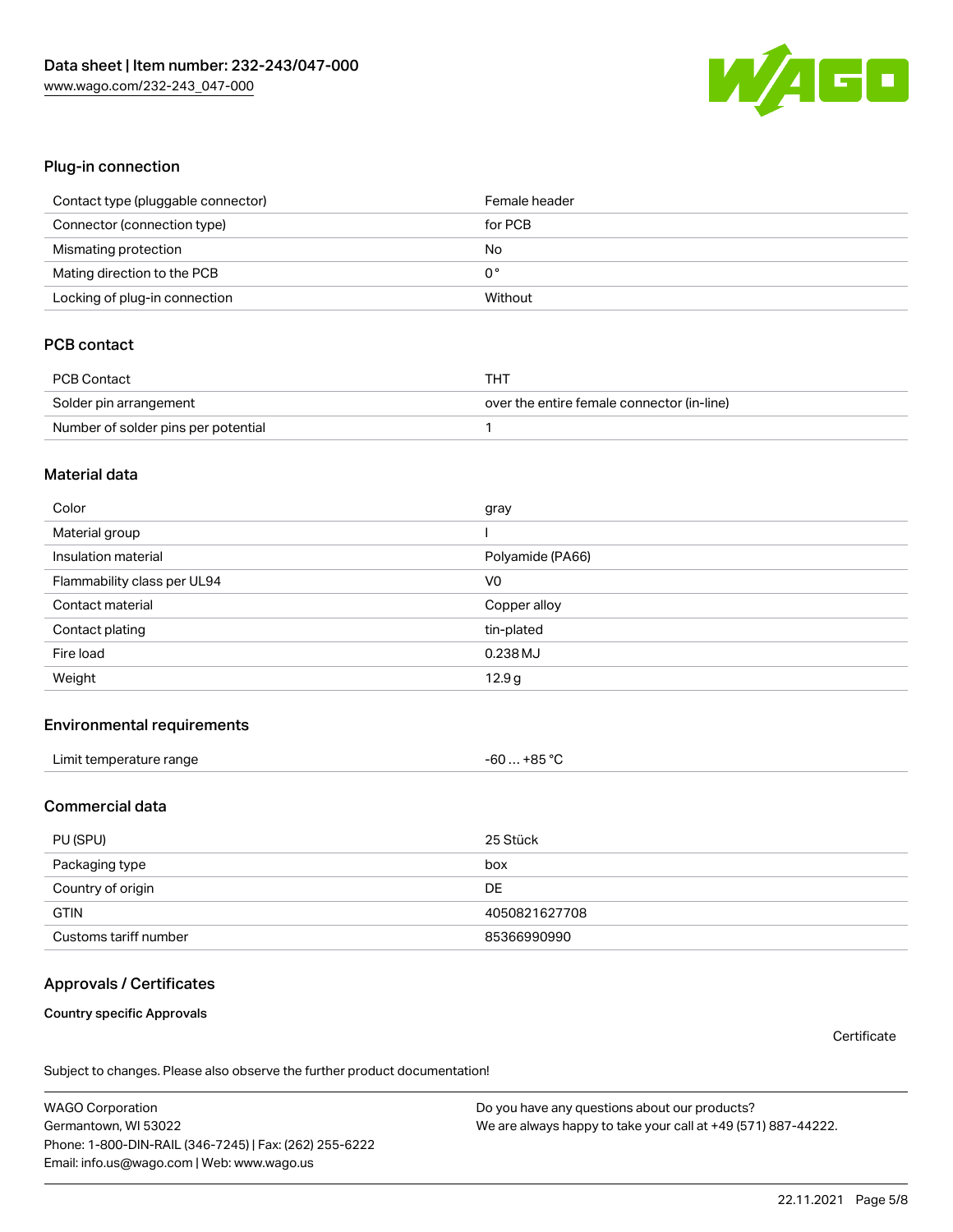[www.wago.com/232-243\\_047-000](http://www.wago.com/232-243_047-000)



| Logo | Approval                               | <b>Additional Approval Text</b> | name    |
|------|----------------------------------------|---------------------------------|---------|
| Ж    | <b>CSA</b><br>DEKRA Certification B.V. | C22.2                           | 1466354 |

Ship Approvals

| Logo                | Approval                                                | <b>Additional Approval Text</b> | Certificate<br>name                 |
|---------------------|---------------------------------------------------------|---------------------------------|-------------------------------------|
| ABS                 | <b>ABS</b><br>American Bureau of Shipping               | $\overline{\phantom{0}}$        | $19 -$<br>HG15869876-<br><b>PDA</b> |
| <b>BUREAU</b>       | BV<br>Bureau Veritas S.A.                               | <b>IEC 60998</b>                | 11915/D0 BV                         |
|                     | <b>DNV GL</b><br>Det Norske Veritas, Germanischer Lloyd |                                 | TAE 000016Z                         |
| <b>UL-Approvals</b> |                                                         |                                 | Certificate                         |

| Logo                  | Approval                       | <b>Additional Approval Text</b> | name   |
|-----------------------|--------------------------------|---------------------------------|--------|
|                       | UL                             | <b>UL 1059</b>                  | E45172 |
| $\boldsymbol{\theta}$ | Underwriters Laboratories Inc. |                                 |        |
|                       | <b>UR</b>                      | <b>UL 1977</b>                  | E45171 |
| ρ                     | Underwriters Laboratories Inc. |                                 |        |

# Counterpart



Item no.231-613 nem 10.231-613<br>Male connector; 13-pole; Pin spacing 5 mm; gray [www.wago.com/231-613](https://www.wago.com/231-613)

# Optional accessories

Testing accessories

Testing accessories

Subject to changes. Please also observe the further product documentation!

WAGO Corporation Germantown, WI 53022 Phone: 1-800-DIN-RAIL (346-7245) | Fax: (262) 255-6222 Email: info.us@wago.com | Web: www.wago.us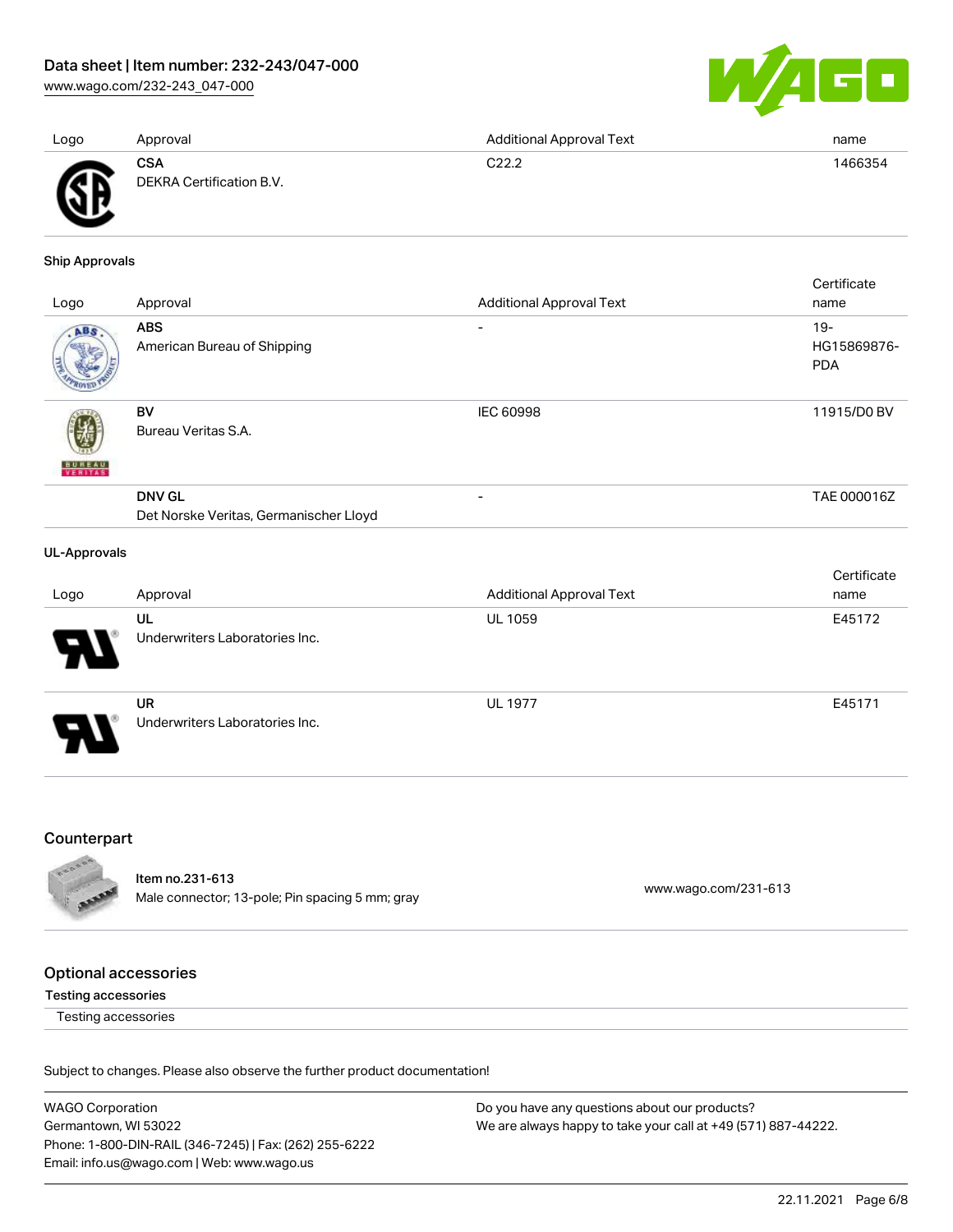

[www.wago.com/231-661](http://www.wago.com/231-661)

Item no.: 231-661

Test plugs for female connectors; for 5 mm and 5.08 mm pin spacing; 2,50 mm<sup>2</sup>; light gray

| <b>Downloads</b>                                                                                                                                                       |            |               |          |
|------------------------------------------------------------------------------------------------------------------------------------------------------------------------|------------|---------------|----------|
| Documentation                                                                                                                                                          |            |               |          |
| <b>Additional Information</b><br>Technical explanations                                                                                                                | 2019 Apr 3 | pdf<br>2.0 MB | Download |
| <b>CAD files</b>                                                                                                                                                       |            |               |          |
| <b>PCB Design</b>                                                                                                                                                      |            |               |          |
| Symbol and Footprint 232-243/047-000                                                                                                                                   |            | <b>URL</b>    | Download |
| CAx data for your PCB design, consisting of "schematic symbols and PCB footprints",<br>allow easy integration of the WAGO component into your development environment. |            |               |          |
| Supported formats:                                                                                                                                                     |            |               |          |
| ш<br>Accel EDA 14 & 15                                                                                                                                                 |            |               |          |
| Altium 6 to current version<br>ш                                                                                                                                       |            |               |          |
| ш<br>Cadence Allegro                                                                                                                                                   |            |               |          |
| ш<br>DesignSpark                                                                                                                                                       |            |               |          |
| Eagle Libraries<br>ш                                                                                                                                                   |            |               |          |
| KiCad<br>ш                                                                                                                                                             |            |               |          |
| ш<br>Mentor Graphics BoardStation                                                                                                                                      |            |               |          |
| Mentor Graphics Design Architect                                                                                                                                       |            |               |          |
| ш<br>Mentor Graphics Design Expedition 99 and 2000                                                                                                                     |            |               |          |
| ш<br>OrCAD 9.X PCB and Capture                                                                                                                                         |            |               |          |
| PADS PowerPCB 3, 3.5, 4.X, and 5.X                                                                                                                                     |            |               |          |
| ш<br>PADS PowerPCB and PowerLogic 3.0                                                                                                                                  |            |               |          |
| ш<br>PCAD 2000, 2001, 2002, 2004, and 2006                                                                                                                             |            |               |          |
| Pulsonix 8.5 or newer<br>ш                                                                                                                                             |            |               |          |
| <b>STL</b>                                                                                                                                                             |            |               |          |
| 3D STEP                                                                                                                                                                |            |               |          |
| <b>TARGET 3001!</b>                                                                                                                                                    |            |               |          |
| View Logic ViewDraw                                                                                                                                                    |            |               |          |
| Quadcept                                                                                                                                                               |            |               |          |
| Zuken CadStar 3 and 4                                                                                                                                                  |            |               |          |

Subject to changes. Please also observe the further product documentation!

WAGO Corporation Germantown, WI 53022 Phone: 1-800-DIN-RAIL (346-7245) | Fax: (262) 255-6222 Email: info.us@wago.com | Web: www.wago.us